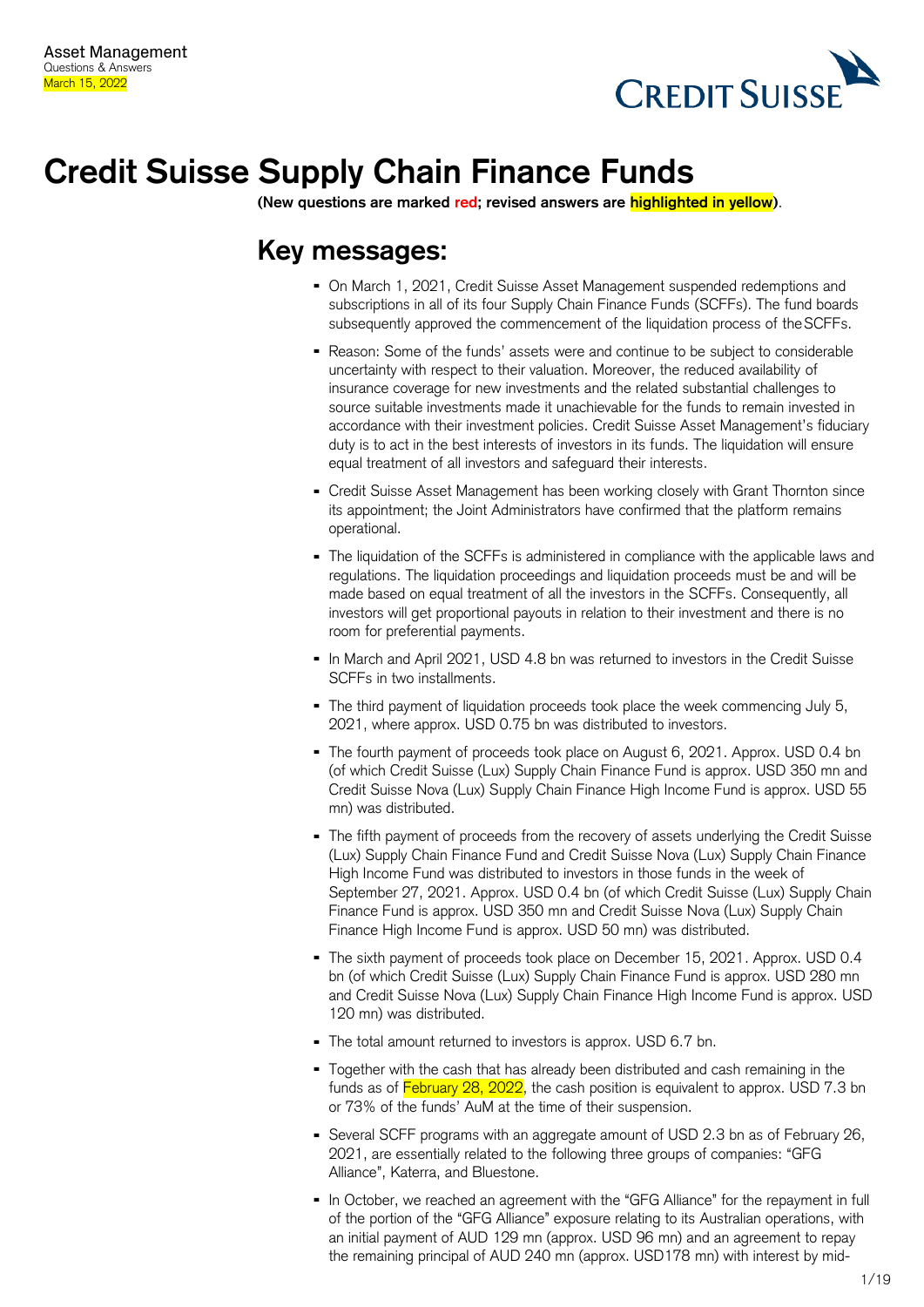2023.

- Detailed disclosure on the SCFF portfolios, including exposure to "GFG Alliance", Katerra, and Bluestone is provided in a separate document.
- As of February 28, 2022, 11 insurance claims have been filed.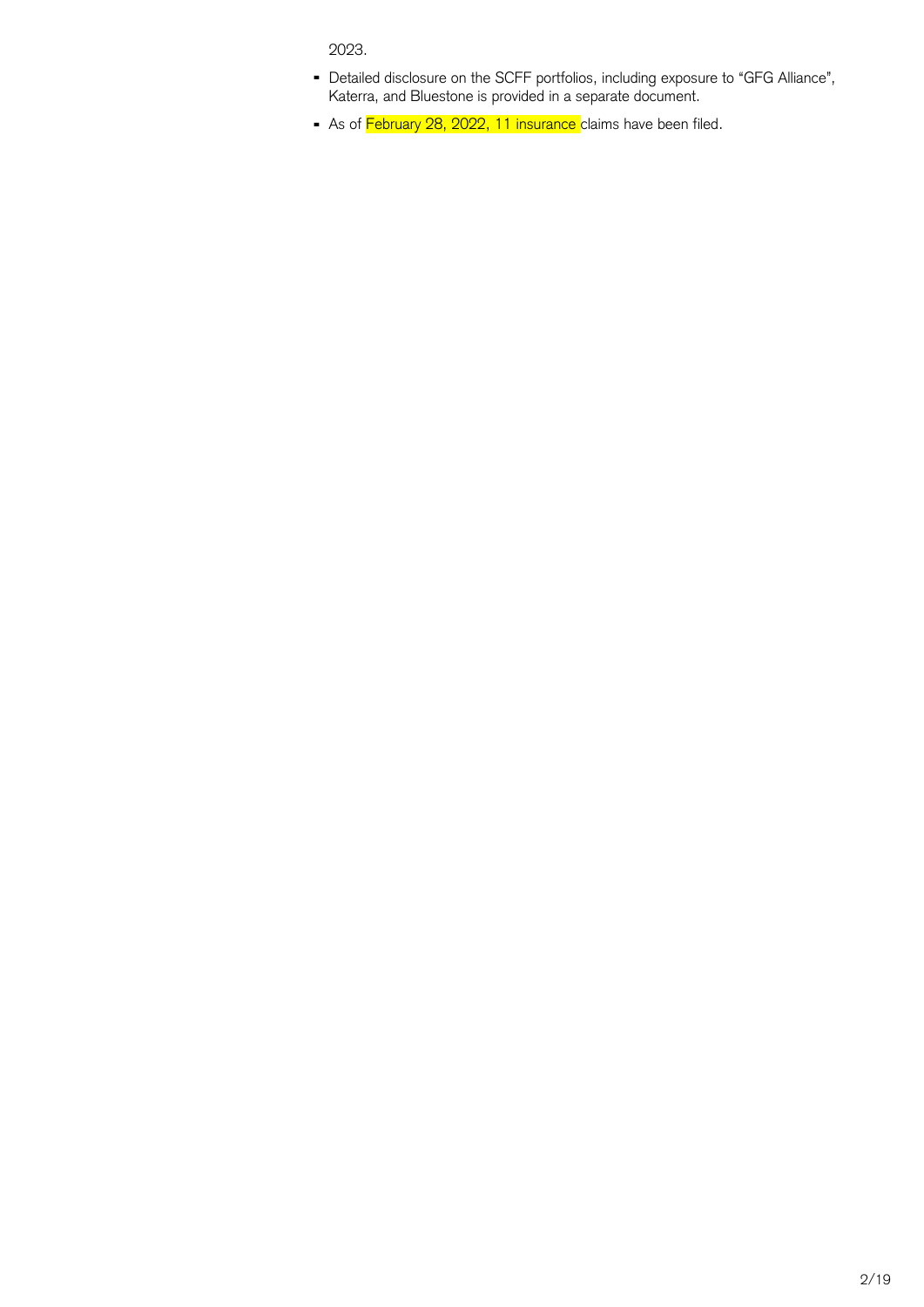## **Table of Content**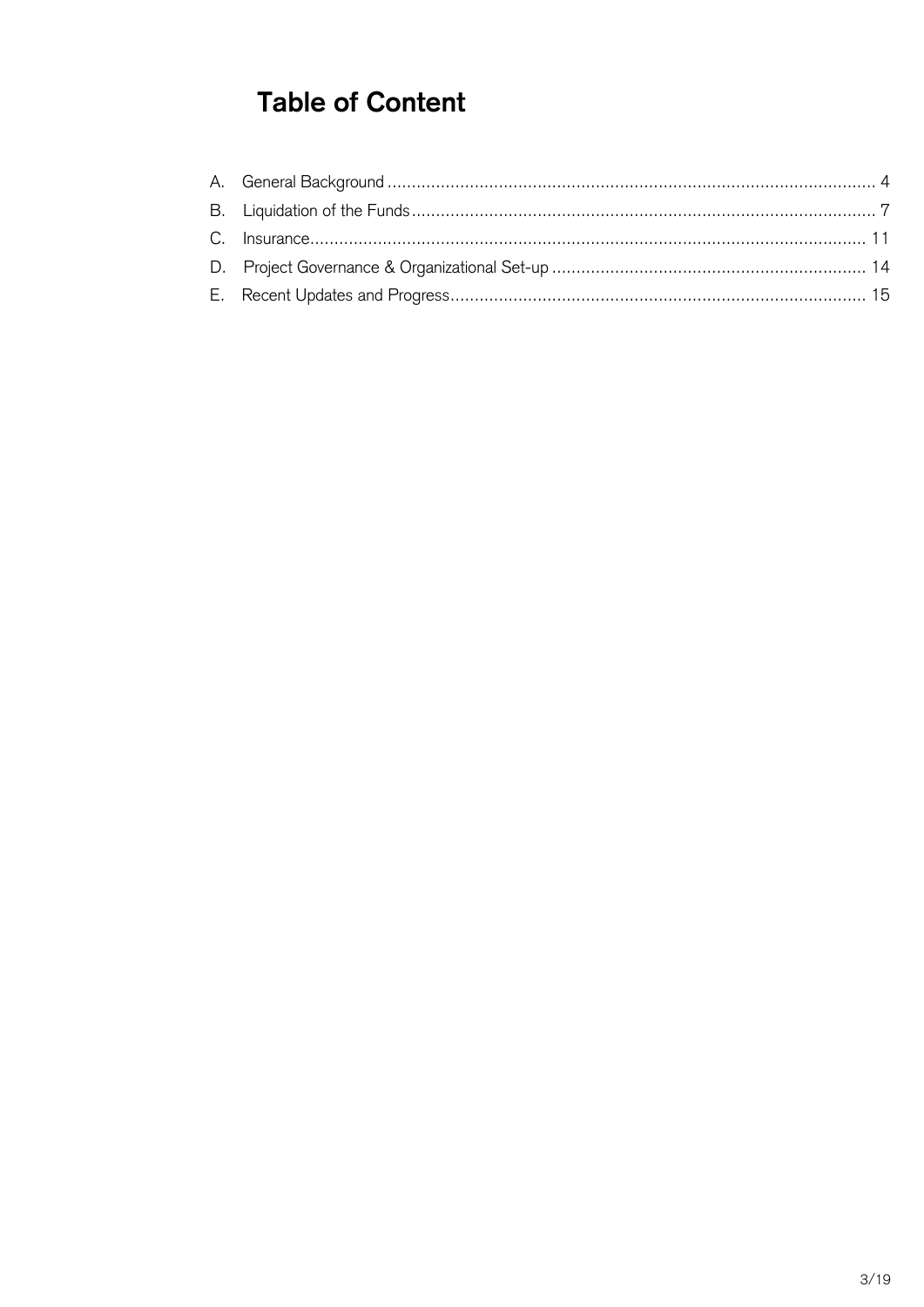## **A. General Background**

#### <span id="page-3-0"></span>**Why is Credit Suisse Asset Management winding down the Supply Chain Finance Funds (what was the trigger event)?**

The decision to first close the SCFFs for subscriptions and redemptions, and then to liquidate them was taken due to valuation uncertainties that have arisen from aspects related to the financial infrastructure of the funds and certain exogenous factors. Moreover, the reduced availability of insurance coverage for new investments and the related substantial challenges to source suitable investments make it currently unachievable for the funds to remain invested in accordance with their investment policies. Credit Suisse Asset Management's fiduciary responsibility is to act in the best interests of investors in its funds.

All shares of the SCFFs will be compulsorily redeemed and will participate pro-rata to the funds' assets. Pending redemption requests will be cancelled.

Liquidation proceeds will be distributed as soon as feasible until the investors receive the funds' total net collected liquidation proceeds. Investors will receive notification of these payments. Management fees are waived with immediate effect.

#### **What percentage of SCFFs assets are in cash and cash equivalents?**

Cash and cash equivalents in % of fund volume as of February 28, 2022, of affected funds shown in the table below.

Fund volume defined as notional value of notes outstanding plus cash and cash equivalents. Cash equivalents are defined as treasuries, positions in Credit Suisse Money Market Funds, and Unrealized FX profit or loss.

| Credit Suisse (Lux) Supply Chain Finance Fund                          | Approx. 16%, USD 376 mn |
|------------------------------------------------------------------------|-------------------------|
| Credit Suisse Nova (Lux) Supply Chain Finance High<br>Income Fund      | Approx. 18%, USD 120 mn |
| Credit Suisse Nova (Lux) Supply Chain Finance<br>Investment Grade Fund | Approx. 100%, USD 9 mn  |
| Credit Suisse Supply Chain Finance Investment Grade<br>Fund            | Approx. 100%, USD 34 mn |

The assets held by the SCFFs, largely consisting of notes backed by existing and future receivables, were originated and structured by Greensill Capital (UK) Limited or one of its affiliates (Greensill Capital).

For Credit Suisse Nova (Lux) Supply Chain Finance Investment Grade Fund and Credit Suisse Supply Chain Finance Investment Grade Fund, approx. 100% (as shown above) is held in form of cash and cash equivalents. For the other two funds the portfolio management team continues to work on recovering the remaining assets. However, there remains considerable uncertainty regarding the valuation of a significant part of the remaining assets, including the fact that certain of the notes underlying the funds were not paid when they fell due and the portfolio manager has been informed that further notes will not be paid when they fall due in the future. It can therefore be assumed that investors in the SCFFs may suffer losses.

#### **In what assets did the SCFFs invest?**

The SCFFs invested not only in receivables generated by suppliers, but also in financed future sales of goods and services. Such advances on future sales led to a purchase of a receivable when the planned transaction between the supplier and its customer took place and generated a receivable (these transactions were often characterized as the purchase of future receivables).

In each case a future sale was financed and, as a consequence a receivable that would come into existence in the future was purchased, the supplier warranted that such receivable was a bona fide receivable that would be generated in the ordinary course of business of the supplier. The basis of the financing of future sales of a supplier and the purchase of future receivables was therefore always, that the supplier could reasonably expect the planned transaction with its customer to close and to actually generate a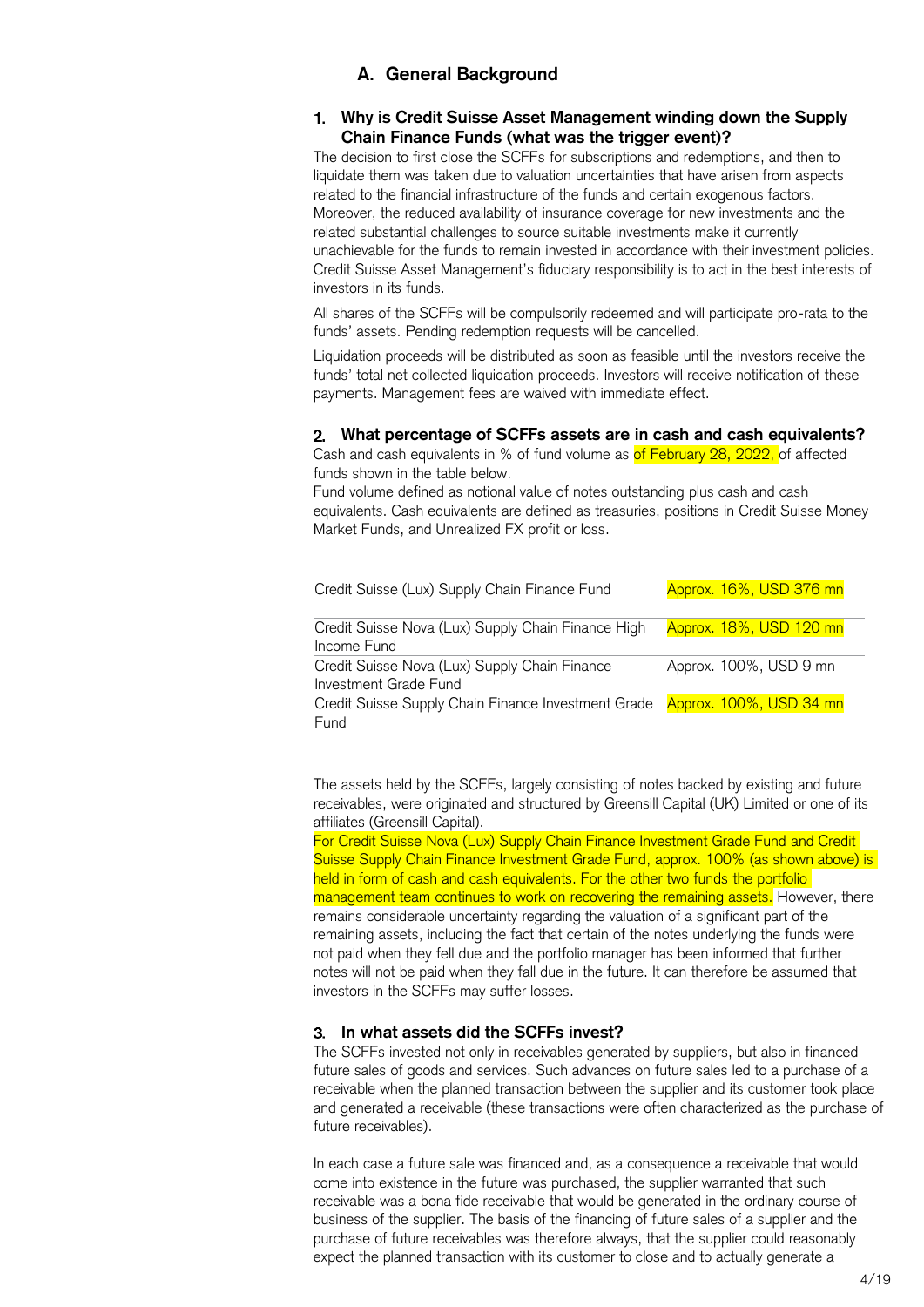receivable. If the planned transaction did not take place and no receivable was generated, the supplier was obliged to pay back the amount advanced on the purchase of the future receivable. The supplier had the same obligation when the receivable debtor did not pay the receivable. With the financing of future sales, the funds therefore always invested either in a receivable to be collected from the supplier's customer, or in a supplier's payment undertaking, i.e., in the obligation of the supplier to pay back the amount advanced in view of the future sale.

## **Are there any other funds managed by Credit Suisse Asset Management that are directly invested in the SCFFs?**

For the following funds managed by Credit Suisse Asset Management, the Board of Directors of the Umbrella "Credit Suisse Virtuoso SICAV – SIF" suspended the subscriptions and redemptions effective March 1, 2021, because a certain part of the funds' assets is invested in SCFFs:

- Credit Suisse (Lux) Multi Strategy Bond Fund
- Credit Suisse (Lux) Multi Strategy Alternative Fund
- Credit Suisse (Lux) Qatar Enhanced Short Duration Fund
- Credit Suisse (Lux) Institutional Target Volatility Fund EUR

To reopen the funds for valuation, subscriptions and redemptions, the illiquid part of the funds' assets were separated and side pockets were created. For this illiquid part, clients have received a separate share class with distinct ISIN and valor number. The side pocket share classes, reflecting the illiquid part of the funds' assets, are in the process of being liquidated and shareholders of the side pocket share classes received the first payment of the redemption proceeds, pro rata to their holding, with a value date April 19, 2021, a second payment with a value date of July 9, 2021, a third payment with a value date of August 10, 2021, a fourth payment with a value date of October 1, 2021 and a fifth payment with a value date of December 17, 2021.

Subscriptions and redemptions of the original share classes reflecting the liquid part of the funds' assets resumed as of April 7, 2021.

Apart from SCFFs and the funds listed above, there is no further direct exposure in relation to the SCFFs by funds managed by Credit Suisse Asset Management.

#### **Why is Credit Suisse Asset Management no longer providing regular updates on the securities in the portfolio?**

We will provide regular updates on the progress of recovery. The less frequent publication of portfolio updates reflects less frequent significant changes in portfolio composition. The SCFF portfolio details will from now on be provided monthly.

#### **Have there been any provisions made by the funds to cover liquidation expenses? If so, how much?**

The recovery work that CSAM is doing on behalf of fund investors inevitably incurs external expenses, which are being provisioned. The majority of these external costs have not yet been passed on to investors. CSAM is fronting as much of this expense as possible and will seek to recoup the amount which has been incurred when appropriate. A substantial part of the recovery work is conducted by CSAM's internal teams, the cost of which will be absorbed by Credit Suisse. Further information will be provided as soon as CSAM can disclose more details.

At this stage, approx. USD 145 mn have been provisioned by the funds for the estimated recovery costs. These costs do not include internal costs absorbed by Credit Suisse and cover external support in form of:

- Operating expenses for the broader SCF Infrastructure (e.g., Greensill Capital UK, Citi/TMF): Fees for administration, recovery, insurance, trustee fees and expenses, fees for administration of SPVs
- Advisory fees: Fees for restructuring and recovery activities, valuation services, external counsel fees, project management, and recovery support
- Ongoing fund operational fees and expenses: Administration, custodian bank, applicable taxes, audit expenses, regulatory fees, reporting fees, domiciliation, and registration fees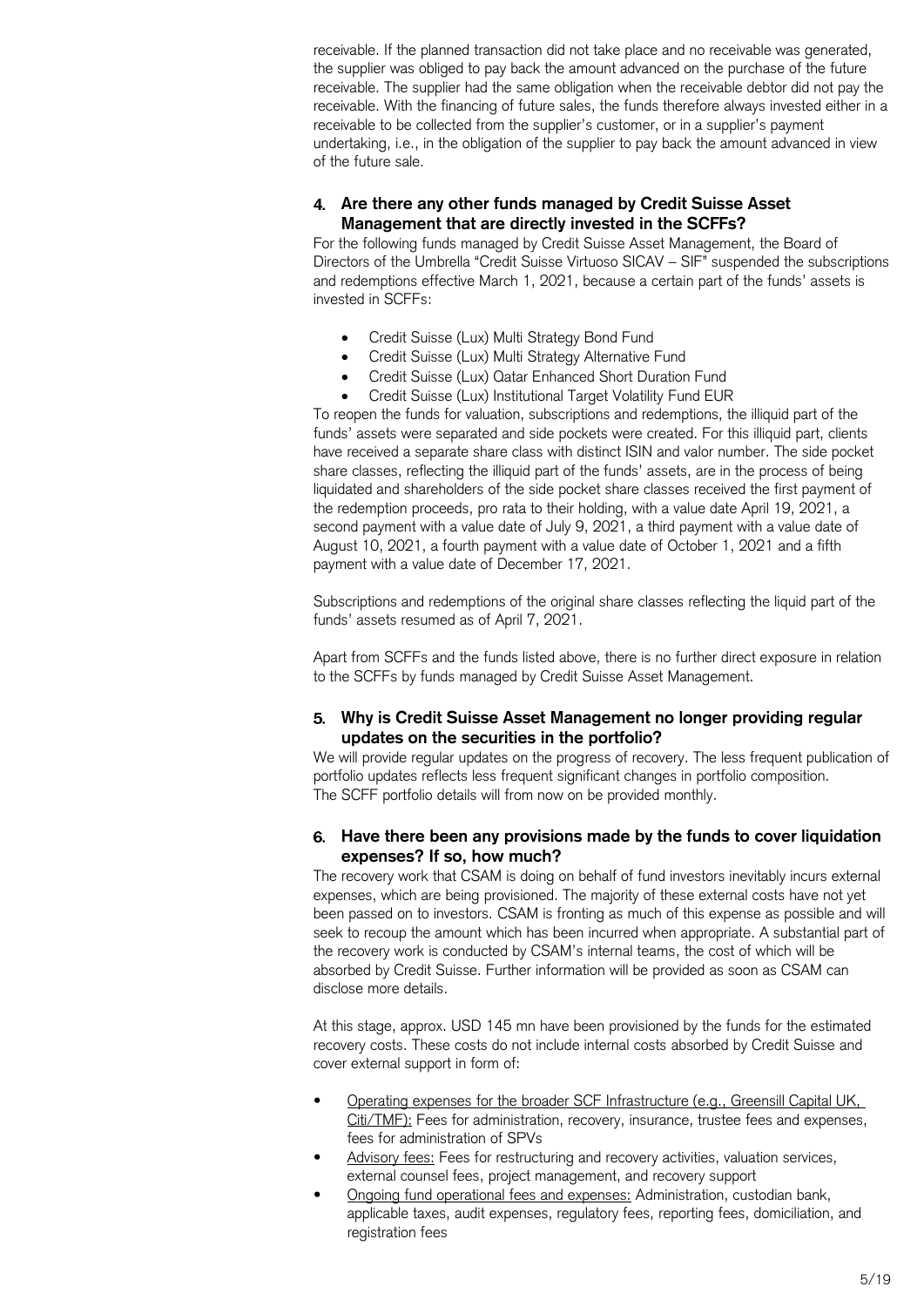The above-mentioned figures are given in aggregate as total for the four funds combined.

The recovery work by CSAM aims to maximize and expedite recovery for the benefit of investors. Further, any claim on insurance involves certain legal obligations to minimize potential losses by taking appropriate mitigation measures through recovery action.

## **Can you provide a breakdown of the provisioned liquidation costs by fund?**

At this stage, approx. USD 145 mn have been provisioned by the funds for the estimated recovery costs. The estimated breakdown of the provisions by fund are as shown in the following table:

| <b>Fund</b>                                                            | Provisioned<br>estimated<br>costs CHF mn | Provisioned<br>estimated<br>costs USD mn |
|------------------------------------------------------------------------|------------------------------------------|------------------------------------------|
| Credit Suisse (Lux) Supply Chain Finance Fund                          | 101                                      | 109                                      |
| Credit Suisse Nova (Lux) Supply Chain Finance<br>High Income Fund      | 29                                       | 31                                       |
| Credit Suisse Nova (Lux) Supply Chain Finance<br>Investment Grade Fund | 3                                        | 3                                        |
| Credit Suisse Supply Chain Finance Investment<br>Grade Fund            | 2                                        | 2                                        |
| Total                                                                  | 135                                      | 145                                      |

*Values shown are rounded to the closest million, and CHF amounts were converted to USD using an exchange rate of 0.9320 USD/CHF*

Since CSAM is still actively working on underlying recoveries, the above-mentioned figures do not yet reflect the final amounts that are expected to be charged to each fund.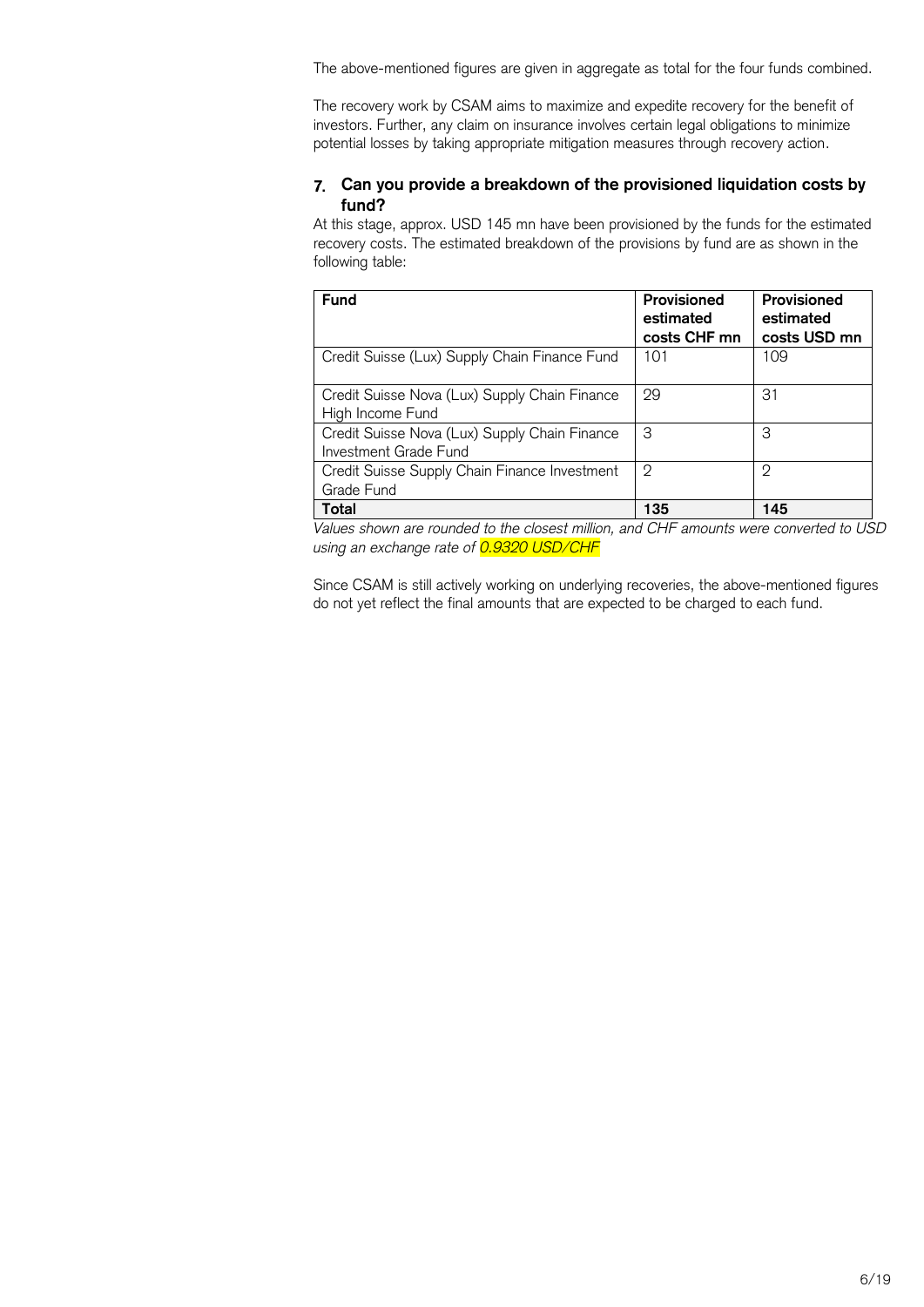## **B. Liquidation of the Funds**

## <span id="page-6-0"></span>**Is the liquidation of the SCFFs a step you have decided to take yourselves, or are you under pressure from regulators, investors in Credit Suisse, or any other stakeholders?**

Credit Suisse Asset Management is acting in line with its fiduciary responsibility to act in the best interests of its investors. It was an act of prudence taken at the sole discretion of Credit Suisse Asset Management.

## **Can we provide a structured timetable for payouts?**

Credit Suisse Asset Management is committed to winding down the funds in an orderly manner in the best interest of its investors. Credit Suisse Asset Management continues to work through the issues involved in order to provide further cash distributions to investors. All shares of the SCFFs will be compulsorily redeemed and will participate pro-rata to the funds' assets.

The majority of SCFF programs are continuing to return cash. As a result, a total of approx. USD 6.7 bn has been returned so far to investors in the SCFFs in six installments.

Further liquidation proceeds are expected to be paid out to investors as soon as practicable in future installments. Concrete timing on the next cash payouts cannot be provided at this moment. Credit Suisse Asset Management will continuously monitor cash and distribute it as appropriate.

Investors will receive notification of such payments once more information is available. A certain percentage of cash needs to remain in the fund (see question18).

| Fund                                                                                            | Distri-<br>bution<br>as of | Distri-<br>bution<br>as of | Distri-<br>bution<br>as of | Distri-<br>bution<br>as of | Distri-<br>bution<br>as of | Distri-<br>bution<br>as of | Cumu-<br>lative<br>distri- |
|-------------------------------------------------------------------------------------------------|----------------------------|----------------------------|----------------------------|----------------------------|----------------------------|----------------------------|----------------------------|
| Credit<br>Suisse<br>(Lux)<br>Supply<br>Chain<br>Finance<br>Fund                                 | <b>Mar 10</b><br>30.8%     | Apr 15<br>19.0%            | Jul 7<br>1.4%              | Aug 6<br>4.8%              | Sep 29<br>4.8%             | <b>Dec 15</b><br>3.9%      | bution<br>Approx.<br>65%   |
| Credit<br>Suisse<br>Nova<br>(Lux)<br>Supply<br>Chain<br>Finance<br>High<br>Income<br>Fund       | 14.6%                      | 8.8%                       | 27.8%                      | 3.0%                       | 2.7%                       | 6.5%                       | Approx.<br>63%             |
| Credit<br>Suisse<br>Nova<br>(Lux)<br>Supply<br>Chain<br>Finance<br>Investme<br>nt Grade<br>Fund | 44.2%                      | 22.3%                      | 28.8%                      | $\overline{a}$             |                            | $\overline{\phantom{0}}$   | Approx.<br>95%             |
| Credit<br>Suisse<br>Supply<br>Chain<br>Finance<br>Investme<br>nt Grade<br>Fund                  | 71.9%                      | 14.3%                      | 9.0%                       |                            |                            | $\overline{\phantom{a}}$   | Approx.<br>95%             |

Payment of liquidation proceeds in % of NAV as of February 26, 2021: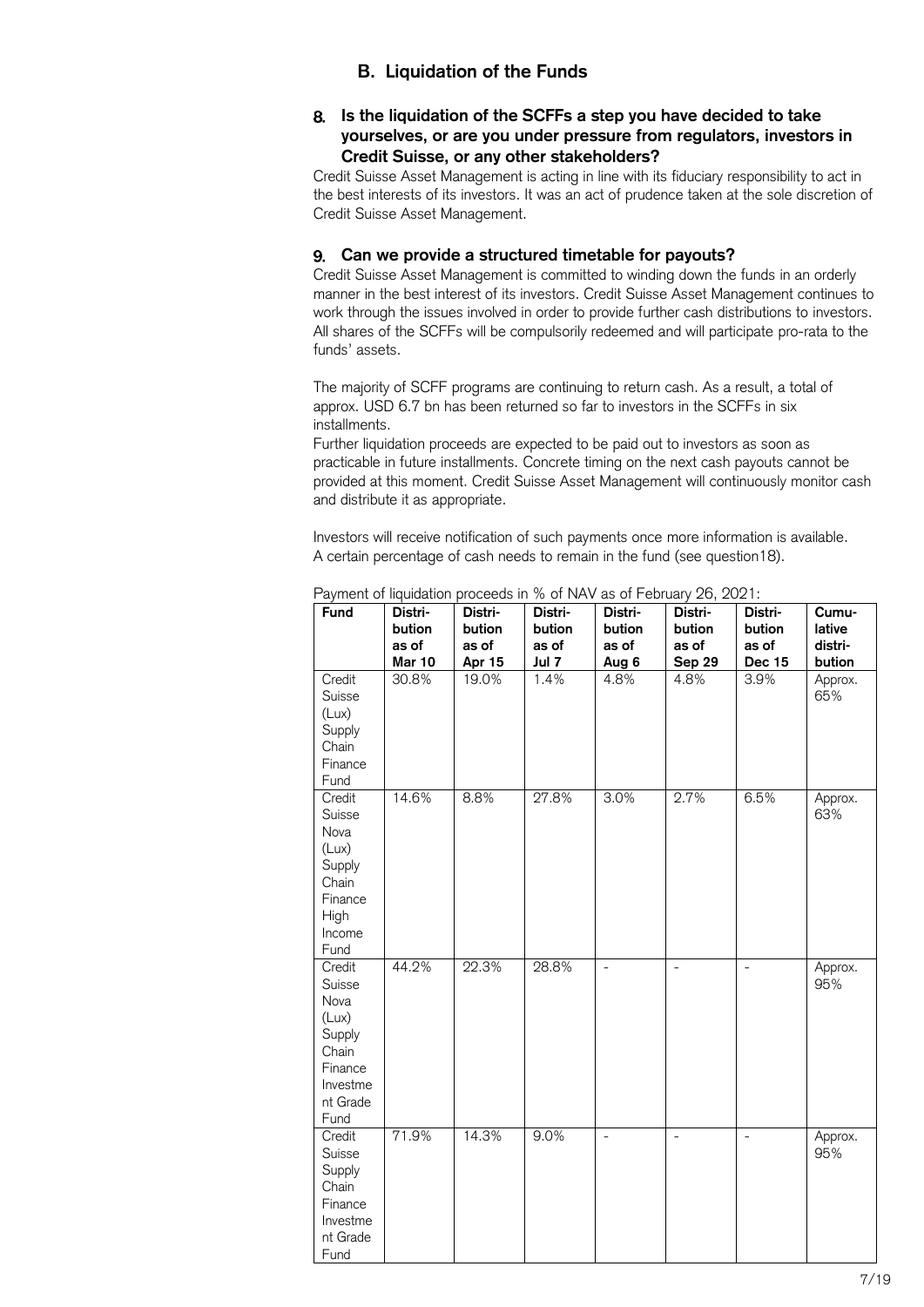## **Do investors need to take any action?**

Investors do not need to take any action. The proceeds from the liquidation will be credited to their accounts in several installments. Payments will be made in the fund currency. Clients holding an account in the corresponding currency and who have issued appropriate instructions will have the liquidation proceeds credited to this account. Otherwise, the proceeds will be credited to the client's reference currency account.

## **Will the liquidation entail any costs or fees for clients?**

Any costs and charges that are incurred in relation to the liquidation of all shares of the SCFFs will be borne by the SCFFs. Management fees were waived with immediate effect since March 4, 2021.

## **What are the tax implications?**

Liquidations may have tax implications. As our clients have very different tax positions, Credit Suisse Asset Management is unable to make general statements. We therefore recommend that clients contact their tax advisors to find out what the tax implications of the fund closure will be in their native country, country of residence, or country of domicile.

## **Will the net asset value (NAV) per share of the SCFFs be adapted after the payment of the liquidation proceeds?**

A technical adjustment has been made to the last published NAV to reflect payments of the liquidation proceeds and orderly cash distributions (A class). The adjusted NAV does not reflect any review of the actual NAV of the underlying assets.

The table below indicates the face value of the focus areas as of February 26, 2021, (which, for the avoidance of doubt, is not a fair value estimate or a similar calculation regarding the relevant underlying exposures):

Fluctuations in the reported face value of focus areas could be observed across previously published Q&A updates. These differences are due to FX fluctuations in the non-USD denominated notes of the funds.

| <b>Fund</b>                                         | Face value of focus areas as at<br>26.02.2021 in USD mn |
|-----------------------------------------------------|---------------------------------------------------------|
| Credit Suisse (Lux) Supply Chain Finance Fund       | 1,857                                                   |
| Credit Suisse Nova (Lux) Supply Chain Finance High  | 518                                                     |
| Income Fund                                         |                                                         |
| Credit Suisse Nova (Lux) Supply Chain Finance       | O                                                       |
| Investment Grade Fund                               |                                                         |
| Credit Suisse Supply Chain Finance Investment Grade | 0                                                       |
| Fund                                                |                                                         |
| <b>SCFFs in total</b>                               | 2,375                                                   |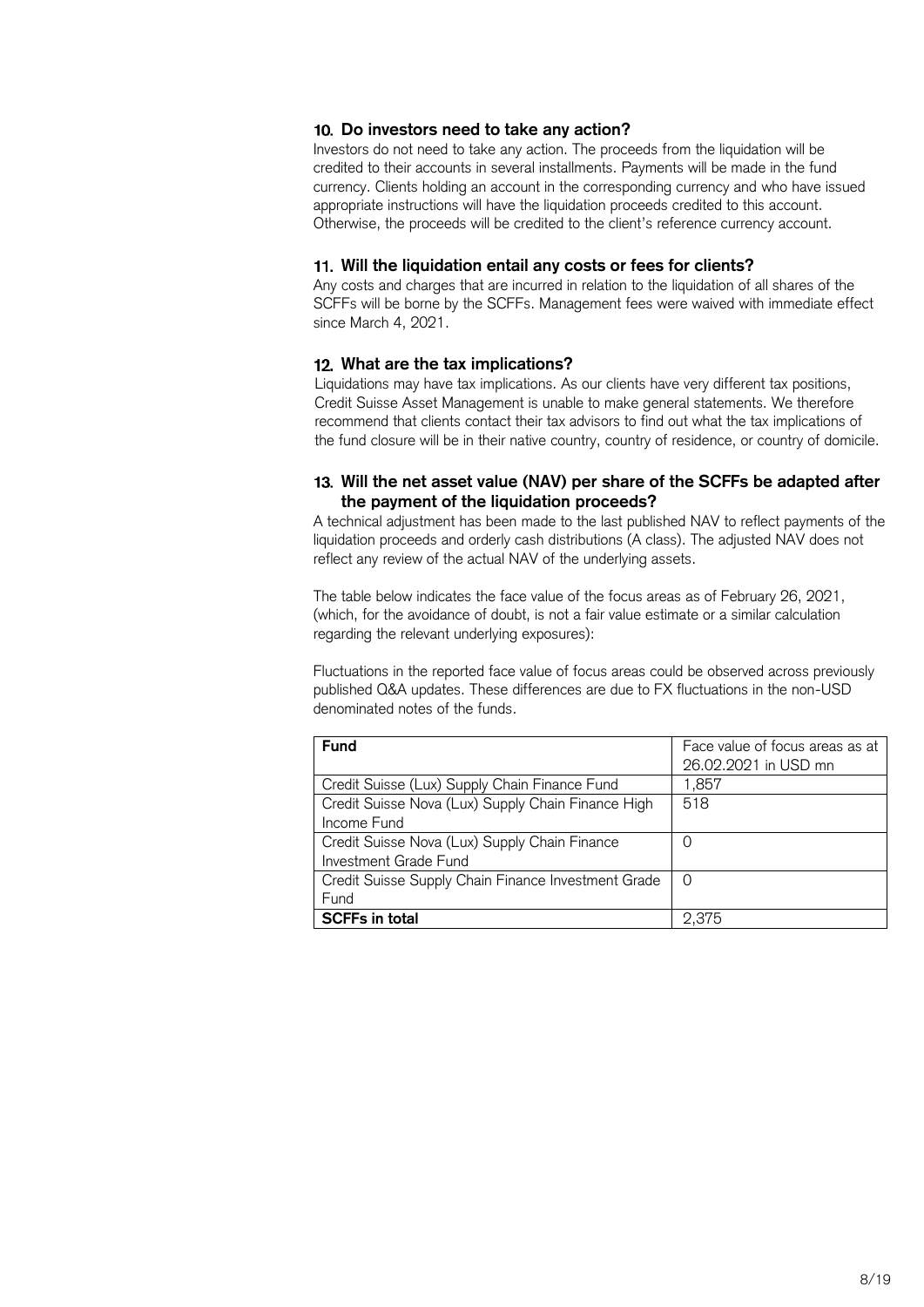## **In what currencies are the remaining notes denominated for both the Credit Suisse (Lux) Supply Chain Finance Fund as well as the Credit Suisse Nova (Lux) Supply Chain Finance High Income Fund?**

Due to valuation uncertainty surrounding some positions in the funds, the level of currency exposure of investors is also uncertain. We are able to indicate what proportion of the remaining notes are denominated in each currency when weighted by face value and do so in the table below. These proportions will fluctuate over time as when a currency strengthens versus others in the fund, it's proportion of face value rises, and vice versa when a currency weakens. Please note the figures below also ignore the impact of currency forwards that may be applied at the fund or shareclass level.

The currency composition of the remaining notes as of February 28, 2022, of these two funds are shown in the table below:

| Credit Suisse (Lux) Supply Chain Finance Fund          |                           |            |         |       |  |  |
|--------------------------------------------------------|---------------------------|------------|---------|-------|--|--|
|                                                        | <b>Currency Exposure'</b> |            |         |       |  |  |
| As % of total fund notional note exposure              | <b>AUD</b>                | <b>EUR</b> | GBP     | JSD   |  |  |
| <b>Non-Focus Areas</b>                                 | 0.0%                      | $0.0\%$    | 4.8%    | 6.6%  |  |  |
| <b>Focus Areas</b><br>(GFG, Katerra & Bluestone notes) | 3.2%                      | $9.6\%$    | 2.6%    | 73.1% |  |  |
| Total currency exposure                                | 3.2%                      | $9.6\%$    | $7.4\%$ | 79.7% |  |  |

| Credit Suisse Nova (Lux) Supply Chain Finance High Income Fund |                           |            |         |       |  |  |
|----------------------------------------------------------------|---------------------------|------------|---------|-------|--|--|
|                                                                | <b>Currency Exposure'</b> |            |         |       |  |  |
| As % of total fund notional note exposure                      | <b>AUD</b>                | <b>EUR</b> | GBP     | USD   |  |  |
| <b>Non-Focus Areas</b>                                         | 1.7%                      | $2.7\%$    | $6.6\%$ | 12.0% |  |  |
| <b>Focus Areas</b><br>(GFG, Katerra & Bluestone notes)         | <b>12.9%</b>              | 0.0%       | 47.0%   | 17.1% |  |  |
| Total currency exposure                                        | $14.6\%$                  | $2.7\%$    | 53.6%   | 29.1% |  |  |

<sup>1</sup> Face value & late payments, excluding cash, treasuries, and FX forwards

#### **What is the funds' approach to hedging foreign exchange risks?**

As of end of January, the Board of Directors of the Credit Suisse (Lux) Supply Chain Finance Fund and Credit Suisse Nova (Lux) Supply Chain Finance High Income Fund have decided to modify the approach for FX hedging. Previously, the entire underlying book value of each instrument was used to determine the amount needed to be hedged. The new method will follow the below three steps:

- 1. CSAM, in consultation with the Alternative Investment Fund Manager, will assess for each investment instrument whether a narrow band of probable recovery values can be determined, and will from such band determine a conservatively estimated value (the "**Estimated Value**"). If a full recovery is expected the Estimated Value will generally equal the current book value. Insurance recoveries are only taken into account once certainty of payments under the insurance policies has been confirmed.
- 2. To hedge foreign exchange risks, CSAM will use the Estimated Value to determine the trades to effect portfolio, as well as share class FX hedges.
- 3. For investment instruments, in particular notes, for which an Estimated Value cannot be determined, CSAM will not apply any portfolio or share class FX hedges.

The Board of Directors of the Credit Suisse (Lux) Supply Chain Finance Fund and Credit Suisse Nova (Lux) Supply Chain Finance High Income Fund considers this modification to be in the investors' best interest for the following reasons:

- 1. It reduces the maximum drawdown risk in a range of scenarios. This is because it reduces the likelihood of scenarios where losses on currency forwards are not offset by gains on corresponding positions. The risk of such situations is particularly elevated where positions have high degrees of valuation uncertainty.
- 2. It reduces the amount of cash collateral required by for currency hedging, increasing the amount of cash that can be distributed to Shareholders, and removing some of the tail-risks that collateral can be exposed to.
- 3. It continues to minimize the currency risk that Shareholders are exposed to where that relates to positions where valuations are more certain, and hence currency risk can be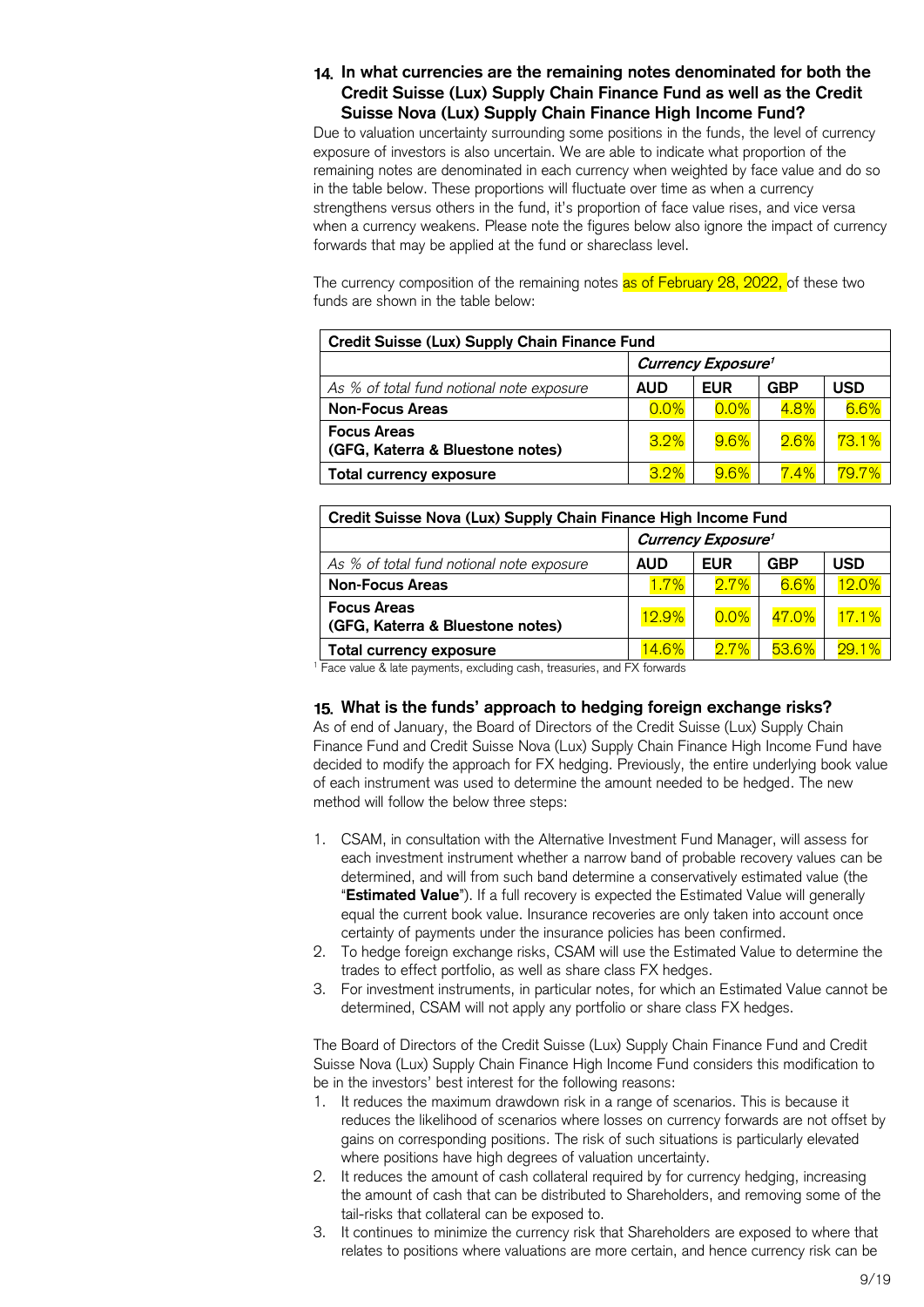more reliably quantified.

## **What are the implications of the modified FX hedging approach on the funds' valuation and next cash distribution to investors?**

The modification does not alter the valuation of the SCF funds. The NAV will continue to be updated as described in the answer to question 13. CSAM will continue to monitor the cash position. Available cash will be distributed once a fixed date for the next cash distribution has been determined.

## **Why is Credit Suisse not using an external liquidator to manage the portfolio runoff?**

At Credit Suisse, we have extensive expertise in debt recovery, which we are leveraging for the benefit of the funds. Our teams are also familiar with the composition of the portfolios, which would be challenging for an external liquidator to replicate as they would be approaching the situation from a standing start.

With respect to the fund liquidation, it is as much in our interest to maximize recovery as it is in our investors'.

## **Why is a certain amount of cash and cash equivalents being held back instead of paid out to investors?**

Due to provisions (see question 6) and cash collateral requirements for FX hedging purposes, the entire cash amount in the funds is not available for distribution, as was the case with all six pay-outs.

We continue to monitor the development of the cash levels in the funds and assess further payouts on an ongoing basis.

## **Is Grant Thornton Greensill Capital's insolvency administrator?**

Greensill Capital (UK) Limited filed for Administration in the UK courts on March 8, 2021. Three insolvency practitioners (specialist accountants) from Grant Thornton were appointed to act as Greensill Capital's Joint Administrators. Credit Suisse Asset Management has been working closely with the Grant Thornton team since appointment; the Joint Administrators have confirmed that the platform remains operational.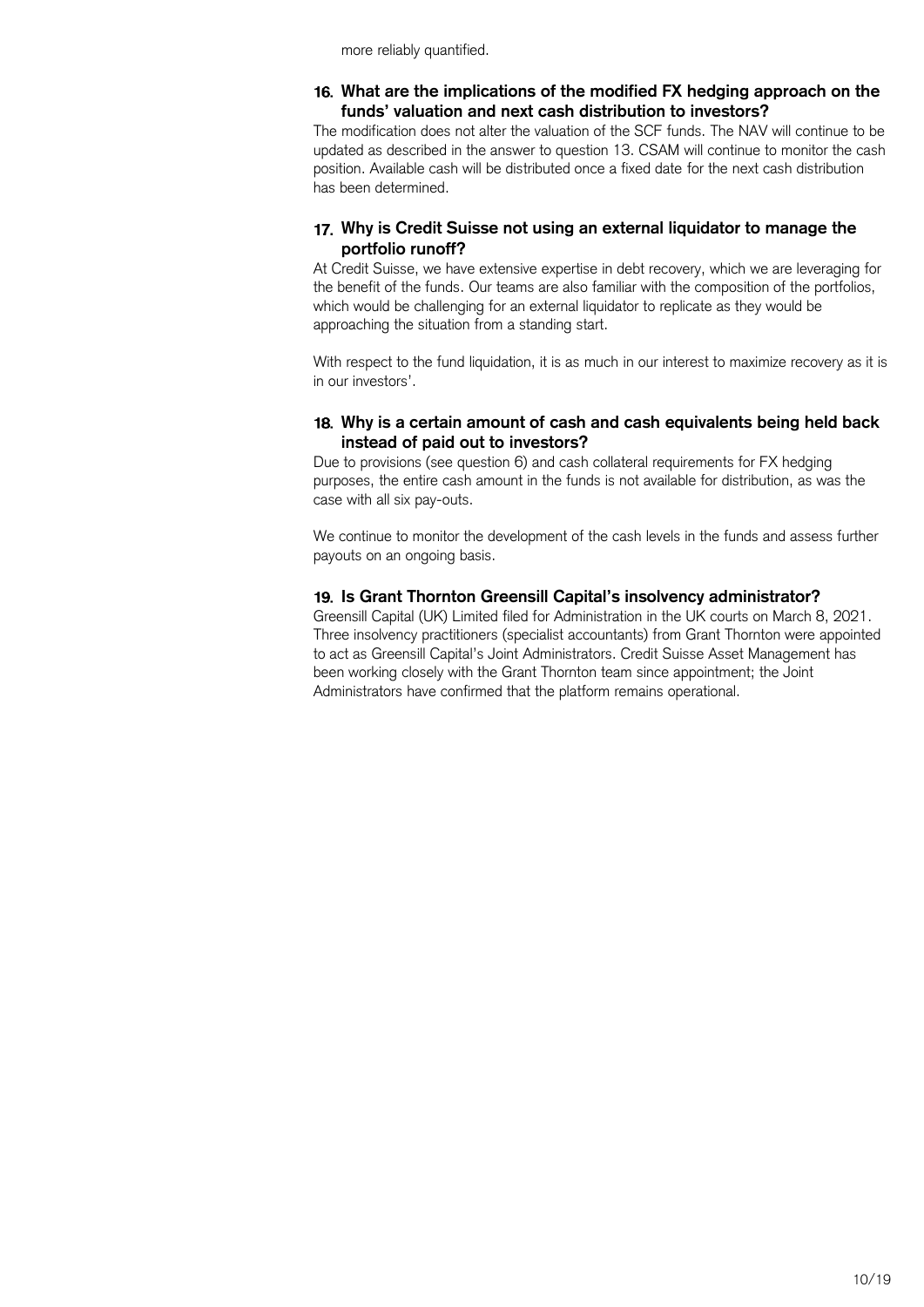## **C. Insurance**

## <span id="page-10-0"></span>**What is the extent of insurance purchased by the funds, particularly within the focus areas?**

Generally, insurance for the notes was purchased in line with the description given in the applicable prospectuses and other fund documentation for each fund (with the fund named as loss payee on applicable policies with Greensill entities as the insured parties).

The purchased insurance was intended to cover financing arrangements of both the purchase of existing receivables and suppliers' undertakings related to future rendition of services or sale of goods.

The portion of insured versus not insured assets (information as of 26.02.2021):

- **The Credit Suisse Nova (Lux) Supply Chain Finance High Income Fund**: As of 26.02.2021, insurance had been bought for more than 1/3 of the notes.
- **The Credit Suisse (Lux) Supply Chain Finance Fund (Virtuoso)**: As of 26.02.2021, insurance had been bought for all obligors and their respective note programs.
- **The two Investment Grade Funds** (Credit Suisse Supply Chain Finance Investment Grade Fund and Credit Suisse Nova (Lux) Supply Chain Finance Investment Grade Fund): As of 26.02.2021, insurance had been bought for obligors rated A- or lower.

## **Which external parties is Credit Suisse Asset Management working with?**

Credit Suisse Asset Management is working with relevant Greensill entities to maximize recoveries in respect of the notes under applicable insurance policies with the support of experienced legal counsel and advisors. Potential claims are assessed and prepared on a case-by-case basis.

## **What is the impact of the termination by the insurance company of its insurance policy with Greensill Bank? Is there a risk that a potential loss to the insured funds is not covered by the insurance policy?**

The termination by the insurance company of its insurance policy with Greensill Bank does not alter the insurance situation for the existing notes for the period before the termination. Three aspects are important with regard to insurance claims: 1) potential defaults of obligors and their non-payment of the debt need to first materialize, 2) the respective claim (the claim being the unpaid debt) needs to be submitted to the respective insurance company by the policy holder, i.e., Greensill Bank, 3) the insurance company will assess the claim through its investigations (e.g., asking for additional information / documentation) and after what could amount to months, ultimately state its position in respect of coverage (meaning partially or fully covering or denying the loss). A number of conditions and criteria must be satisfied under the policy in order to have a covered loss.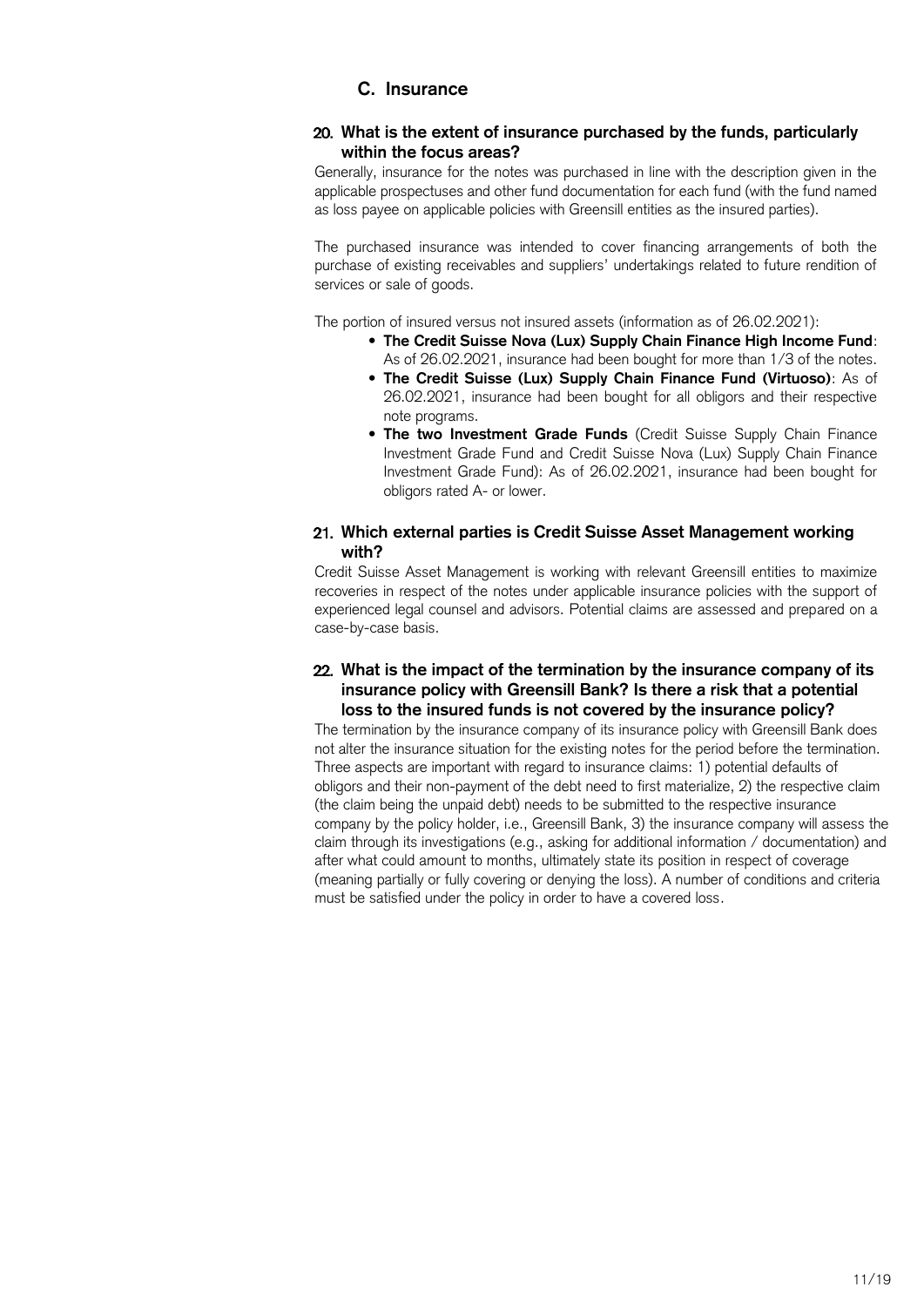## **How does the insurance process work? Why are there no visible outcomes for a longer time period?**

CSAM (via Greensill Bank which is the Insured under the policies) is filing claims in accordance with the relevant policy terms. The following process must be followed where a claim is made under an insurance policy:

- Step (1): The Insured has to notify the Insurer within 10 days "of becoming aware of a Potential Loss" (i.e. the Customer is or looks likely to be unable to pay an Eligible Debt by Due Date or within 10 days thereafter).
- $Step (2)$ : The Insured must wait for a period of 45 or 90-days (depending on the applicable Backstop Date under the relevant policy) to expire before submitting a claim to Insurers.
- Step (3): A claim form must be submitted to the Insurer within 12 months of the due date of the underlying debt.
- $S$ tep (4): The Insurer reviews the claim form and has 14 days from the date of receipt of the claim form to request additional information from the Insured. This is an iterative process. Typically, Insurers will raise several requests for information over the course of time until such point as they are satisfied that they have sufficient information to make a decision on a claim.
- Step (5): The Insurer must advise the Insured of its coverage position by the later of either (i) 30 days of receipt of the claim form; or (ii) 14 days after receipt of any additional requested information (see Step (4) above).

At this time the Insurer will either issue a Claim Offer Letter in which it offers to settle a claim or, if the Insurer has determined that it is not obliged to meet the claim, set out in writing its grounds for refusing the claim.

- Step 6: The Insurer is then obliged to pay the Insured for the non-disputed part of the claim no later than 15 days after delivery of the Claim Offer Letter (subject to receipt from the Insured of all of the relevant supporting documentation).
- Step 7: If the Insurer declines a claim the Insured has a period of 24 months from the last date of the Policy Period to initiate court proceedings against the Insurer to recover sums owed under a policy. Such coverage disputes may last several years.

CSAM intends to pursue litigation through Greensill Bank (and as a party in its own right where appropriate) in the event that Insurers do not pay claims.

## **How many insurance claims have been filed to date?**

CSAM intends to protect the rights of the Funds in claiming for all insurable losses within the 12 months limitation period (Step (3) of question 23). To that end, the following tables summarize the progress of the insurance claim filed by the Fund as of February 28, 2022.

| <b>Credit Suisse (Lux) Supply</b><br><b>Chain Finance Fund</b> | Number of insurance<br>claims filed $1,2$ | Corresponding CSAM<br>exposure of claims filed <sup>3</sup><br>in USD mn |
|----------------------------------------------------------------|-------------------------------------------|--------------------------------------------------------------------------|
| Focus areas (for GFG and<br>Bluestone related entities)        |                                           | 926                                                                      |
| Non-focus areas                                                |                                           | 230                                                                      |
| Гоtal                                                          |                                           | .156                                                                     |

| <b>Credit Suisse Nova (Lux)</b><br><b>Supply Chain Finance High</b><br><b>Income Fund</b> | Number of insurance<br>claims filed <sup>1,2</sup> | Corresponding CSAM<br>exposure of claims filed <sup>3</sup><br>in USD |
|-------------------------------------------------------------------------------------------|----------------------------------------------------|-----------------------------------------------------------------------|
| Focus areas (for GFG and<br>Bluestone related entities)                                   |                                                    | 326                                                                   |
| Non-focus areas                                                                           |                                                    |                                                                       |
| -otal                                                                                     |                                                    | 326                                                                   |

- 1. Across the two funds a total of  $11$  insurance claims with a corresponding CSAM exposure of approx. USD 1.5bn have been filed (a submitted claim can be for both funds)
- 2. Insurance claims under notes that included future receivables
- 3. Exposure of claims filed may exceed the remaining exposure in the funds as there may have been recoveries subsequent to filing the insurance claim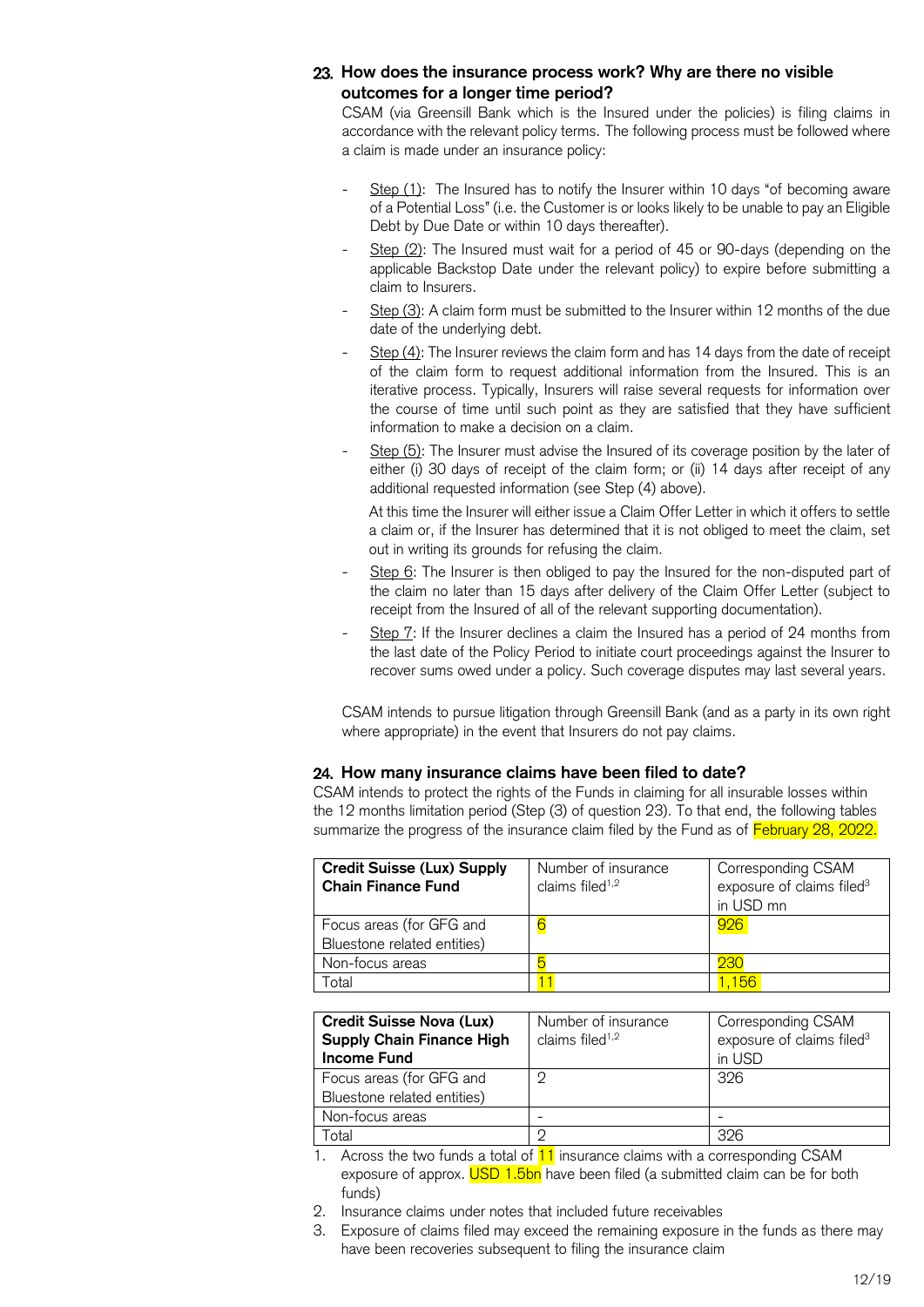CSAM is currently preparing to file additional claims through Greensill Bank and with the assistance of Greensill Capital UK.

## **What is the status of the insurance claims already filed since the suspension of the funds? Did we receive any definite answers or payments?**

For all claims filed to date, the respective insurer has fully reserved their rights under the policy and has exercised their right to request further information on the respective claim filed (see question 23, Step  $(4)$ , for further details). We are in the process of answering and providing additional documentation.

As a consequence, we have not received any indication as to coverage, meaning that claims have neither been denied nor accepted (partially or in whole).

However in order to protect the rights of investors we commenced litigation for Catfoss Renewables on February 22, 2022.

## **What is the importance of the Catfoss Renewables Claim which was recently filed?**

As reported by various international media, litigation has been commenced in the New South Wales (Australia) Federal Court on the Catfoss Renewables claim in order to be joined to the insurance cases currently before the court. This important action was taken to protect the rights of investors as the judge will be hearing claims brought by other parties under the same insurance policy as the Catfoss Renewables claim. The judge has ruled that Catfoss Renewables can be heard with the other claims and this hearing is now set for April 7, 2022. The Insurer has accepted our joining the Case Management Hearing (this is no indication of whether they accept or deny the claim).

**Can insurance be effective if fraud from Greensill is identified? If all the notes are insured, what is the risk that insurance companies will refuse to pay? If Greensill defaults, what will be the impact on the notes? Will the only problem be the default of the obligors and the time needed to claim the insurers for payment?**

We are looking into all angles that could potentially affect the valuation of the securities.

#### **Why did the insurance companies not extend the insurance policies?**

The insurance contracts have been concluded directly between the insurance companies (Insurance Australia Ltd; Qbe Insurance (Australia) Ltd; Tokio Marine & Nichido Fire Insurance Co Ltd; Tokio Marine Europe SA; Zurich Insurance PLC) and Greensill. CSAM is not a party to such contracts. CSAM has not been informed about the reasons for the decisions not to extend the insurance policies. It is CSAM's understanding that the insurance policies covering the notes remain unaffected by this decision.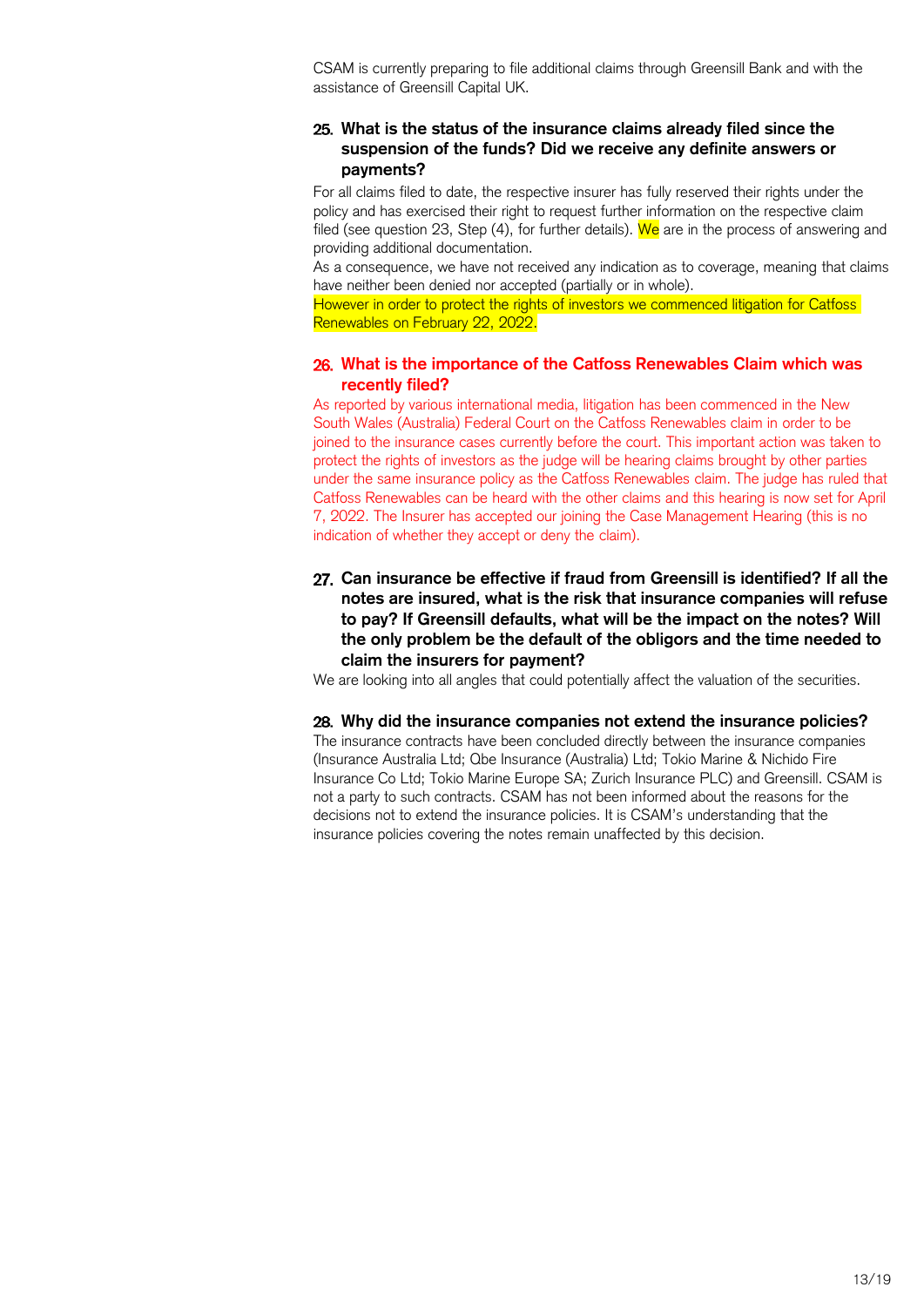## **D. Project Governance & Organizational Set-up**

## <span id="page-13-0"></span>**What are the key objectives of Credit Suisse Asset Management's project?**

The key objectives of the project are as follows:

- Act in the investors' best interest by seeking to preserve the value of the underlying assets. Define and implement appropriate strategy to resolve the funds over time in line with Credit Suisse Asset Management's fiduciary duty and return cash to fund investors.
- Maintain proactive disclosure and communication to fund investors.
- Identify and manage new risks arising from the fund liquidation.
- Establish effective oversight and management of (i) efforts to recover overdue notes through coordination and interaction with relevant administrators and other stakeholders, and (ii) execution of legal enforcement and litigation strategies where necessary from a fiduciary perspective.
- Amend processes as needed to ensure orderly liquidation.
- Proactively engage with and respond to relevant regulatory bodies. Ensure any necessary additional support and expertise by third party service providers.

## **What actions did Credit Suisse take in response to these developments?**

Credit Suisse has established an extensive and dedicated project in connection with the issues surrounding the SCFFs in the Credit Suisse Asset Management business.

## **How is the Credit Suisse Asset Management investment management team organized?**

On May 3, 2021, Credit Suisse Asset Management established a dedicated investment committee for key decisions regarding the liquidation of the portfolios. Day-to-day decisions on portfolio management are made by the portfolio management team led by Andreas Asche, Aram Compton, and Christopher Davis. Furthermore, the unwinding and liquidation process is supported by internal and external legal counsel, insurance, and credit valuation specialist teams.

## **What is the purpose of the internal investigation initiated after March 2021?**

The purpose of the internal investigation is to conduct an objective, and fact-based internal investigation on behalf of the Bank's Board into the Greensill matters. The internal investigation focuses on the set-up and management of the supply chain finance funds.

#### **Have the funds held their annual general meetings in 2021 as usual?**

The annual general meetings of shareholders for Credit Suisse Nova (Lux) and Credit Suisse Virtuoso SICAV-SIF were held on September 10, 2021. Due to COVID-19 rules the meetings were not held physically. All resolutions tabled at the respective meetings were passed.

#### **When will the annual general meetings of the funds take place in 2022?**

The annual general meeting of shareholders for Credit Suisse Nova (Lux) cannot be convened at the date provided for in the Prospectus and the articles of incorporation, because the annual report for the financial year ending on October 31, 2021 is still in the process of being finalised.

The board of directors of Credit Suisse Nova (Lux), in collaboration with the Alternative Investment Fund Manager are working to finalise the annual report and to enable the finalization of the audit of the financial statements as soon as practicable. Shareholders will be invited to the annual general meeting for Credit Suisse Nova (Lux) after the audited annual report for the financial year ending on October 31, 2021 is available. With regards to the annual general meeting of shareholders of Credit Suisse Virtuoso SICAV-SIF, investors will be informed when this is expected to take place in due course.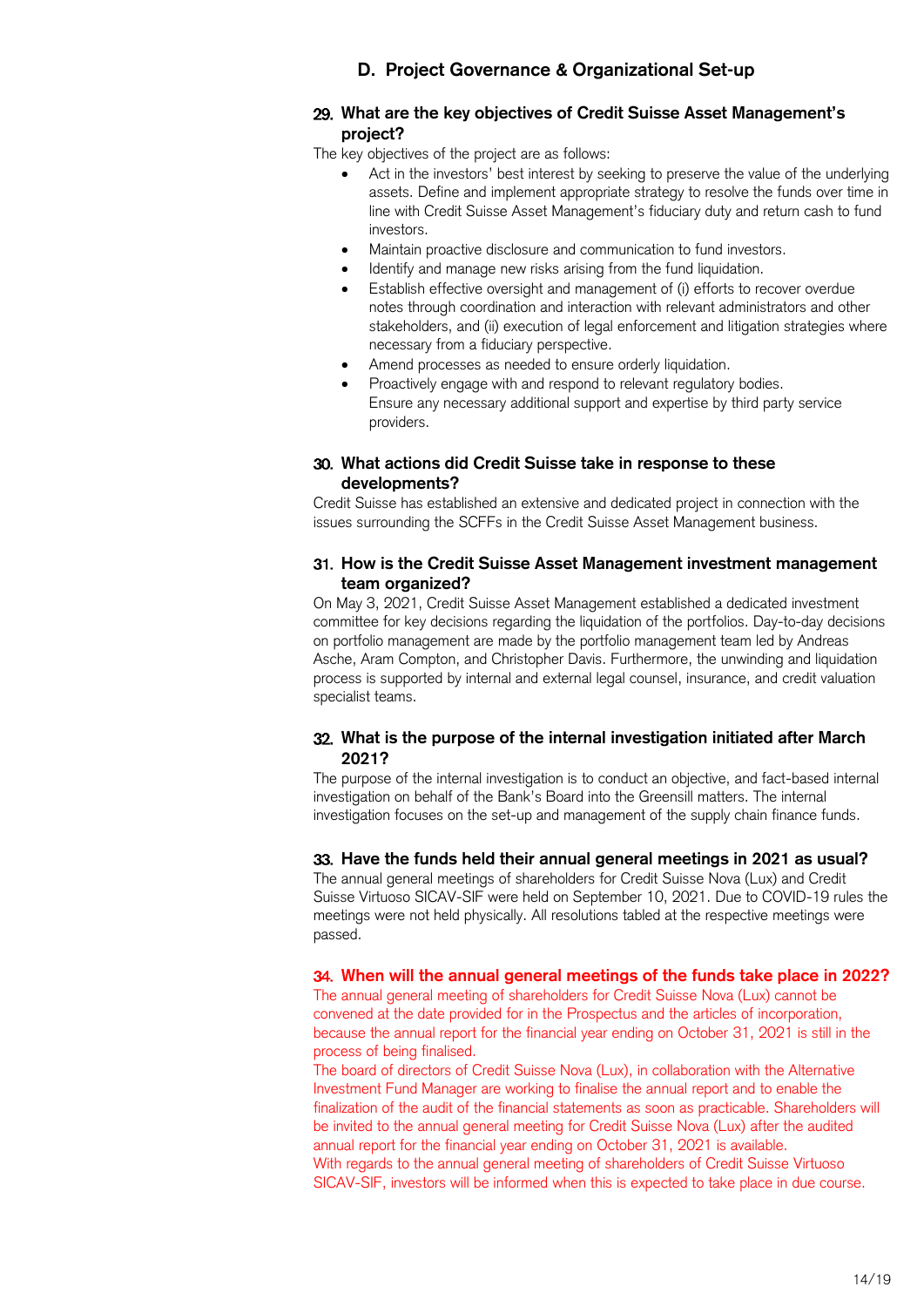#### **E. Recent Updates and Progress**

#### <span id="page-14-0"></span>**What is the volume of payments that have not been made to the SCFFs when due? What is the recovery rate you are expecting?**

As of February 28, 2022, the late payments accumulated to approx. USD 2.5 bn. Of those, approx. USD 2.2 bn are from the focus areas and approx. USD 0.3 bn are late payments from other obligors.

Fund volume break-down (in USD bn), as of February 28, 2022 (a detailed breakdown per fund is provided in the Portfolio Details, which are updated regularly):



1 Including < USD 10 mn exposure to other SCFFs

#### Please note:

Single Obligor (program) notes: Relates to a program where issued notes are backed by obligations from a single paying party (single obligor).

Multi-Obligor program: Relates to a program where issued notes are backed by existing obligations and, in some programs are subject to certain eligibility criteria, by future obligations, from a number of paying parties (multiple obligors).

In total, late payments account for approx. 99% of outstanding notes. Within the focus areas approx. 100% are late payments; within the non-focus areas approx. 96% are late payments.

Within the focus areas more time is required to assess the situation accurately. We are making the efforts described in the answer to **question 36** to collect the amounts outstanding. Given the complexity of the situation and negotiations, any predictions on recovery rates for the focus areas would be premature.

Within the non-focus areas, substantially all remaining exposures relate to obligors that are late in making payments, and / or obligors where we expect an element of restructuring. We are applying individual restructuring strategies for each debtor with the goal to maximize recovery. However, we expect an overall recovery for non-focus areas of >90% (Note: recovery rate is relative to approx. USD 2.8 bn book value of non-focus areas exposure as of March 31, 2021).

#### **What has been the progress on the three focus areas lately?**

We continue to invest substantial efforts to maximize and expedite recovery. Dedicated teams of internal and external financial, legal, and restructuring experts have been put in place to progress each of the focus areas. To maximize recovery, we generally pursue concepts of consensual restructuring but also seek the legal enforcement of the funds' claims where needed. Progress has been made on defining the consensual restructuring and enforcement plans. For instance:

GFG: In October, we reached an agreement with the "GFG Alliance" for the repayment in full of the portion of the "GFG Alliance" exposure relating to its Australian operations (more details in question 37). Overall, together with the monthly payments in November, December, January and February, the total cash amount returned (including principal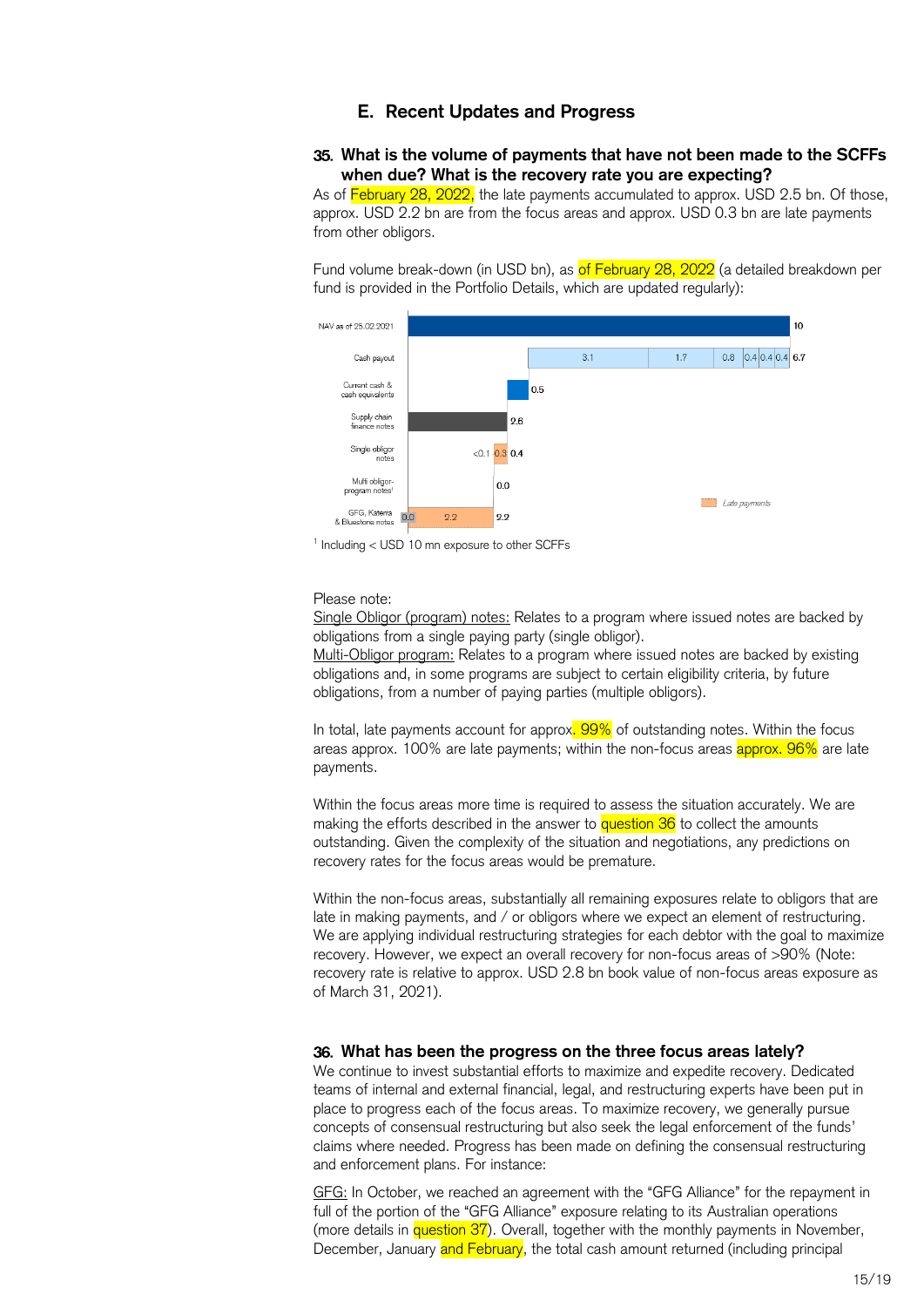repayments and interests) from the Australian entities is approx. AUD 190mn. Discussions regarding the refinancing and restructuring of assets in the US, and the UK are ongoing.

Katerra: On December 23, 2021, Credit Suisse filed two applications for document discovery in the United States for use in planned litigation in the United Kingdom against various entities affiliated with Softbank Group Corp. This is in connection with the recovery of amounts backed by outstanding receivables sold by Katerra Inc., a now bankrupt US construction company, and its affiliates. The two US discovery applications have been filed in the California and Arizona federal courts, and are publicly available online. Bluestone: We have started conversations with Bluestone and its shareholders with the aim of realizing potential payments. Given the complexity of the situation, any agreement and payments are unlikely to happen before Q2 / 2022. Other routes of potential recovery are currently being explored with the assistance of experienced external advisors.

Further, we continue to follow the insurance process as outlined in question 23. At this point we cannot further comment on any specific negotiations due to their underlying confidentiality. After further proceeds from negotiations on focus areas materialize, we will provide an update accordingly.

#### **What is the agreement regarding the GFG Australia restructuring?**

In October, we reached an agreement with the "GFG Alliance" for the repayment in full of the portion of the "GFG Alliance" exposure relating to its Australian operations. This agreement does not include any haircut in terms of principal or accrued interests. It consists of an initial payment of AUD 129 mn (approx. USD 96 mn) which was received in October and reflects both a substantial principal payment and additional payments for default interest and legal costs. "GFG Alliance" agreed to repay the remaining principal of AUD 240 mn (approx. USD 178 mn) with interest by mid-2023.

Overall, together with the monthly payments in November, December, January and February, the total cash amount returned (including principal repayments and interests) from the Australian entities is approx. AUD 190mn:

| <b>Payment date</b> | <b>Amount (interest and principal) in AUD mn</b> |
|---------------------|--------------------------------------------------|
| October 2021        | <u> 199</u>                                      |
| November 2021       | 15                                               |
| December 2021       | 17                                               |
| January 31, 2022    | 5                                                |
| February 28, 2022   |                                                  |
| Total               | 190                                              |

While there is a still much work to do with regard to the larger sum owed by GFG's UK businesses, it provides encouragement that even within the focus areas there are at least some prospects for recovery.

The agreement with "GFG Alliance" on the repayment of the portion relating to its Australian operations affects the Credit Suisse (Lux) Supply Chain Finance Fund and Credit Suisse Nova (Lux) Supply Chain Finance High Income Fund. Outside of this agreement there is no other outstanding debt relating to the Australian operations of GFG.

#### **What has been the progress on the non-focus areas in the past months?**

The remaining exposure of approx. USD 0.4 bn is increasingly comprised of cases where there is valuation uncertainty. This includes cases where payment is expected in full, but repayment may be late, and cases where full repayment by the obligor is no longer likely. All of these cases are being addressed on an ongoing basis to ensure the best possible outcome for investors.

#### **How does the assumption on outstanding maturities look (taking into considerations renegotiated timelines with obligors)?**

The remaining portfolio is increasingly comprised of situations where negotiation with obligors is necessary, and restructuring and litigation may be required to maximize investor recoveries. Typically, these sorts of situations can take in excess of a year to be resolved, and as a result it would be reasonable to expect the rate of payment into the funds to slow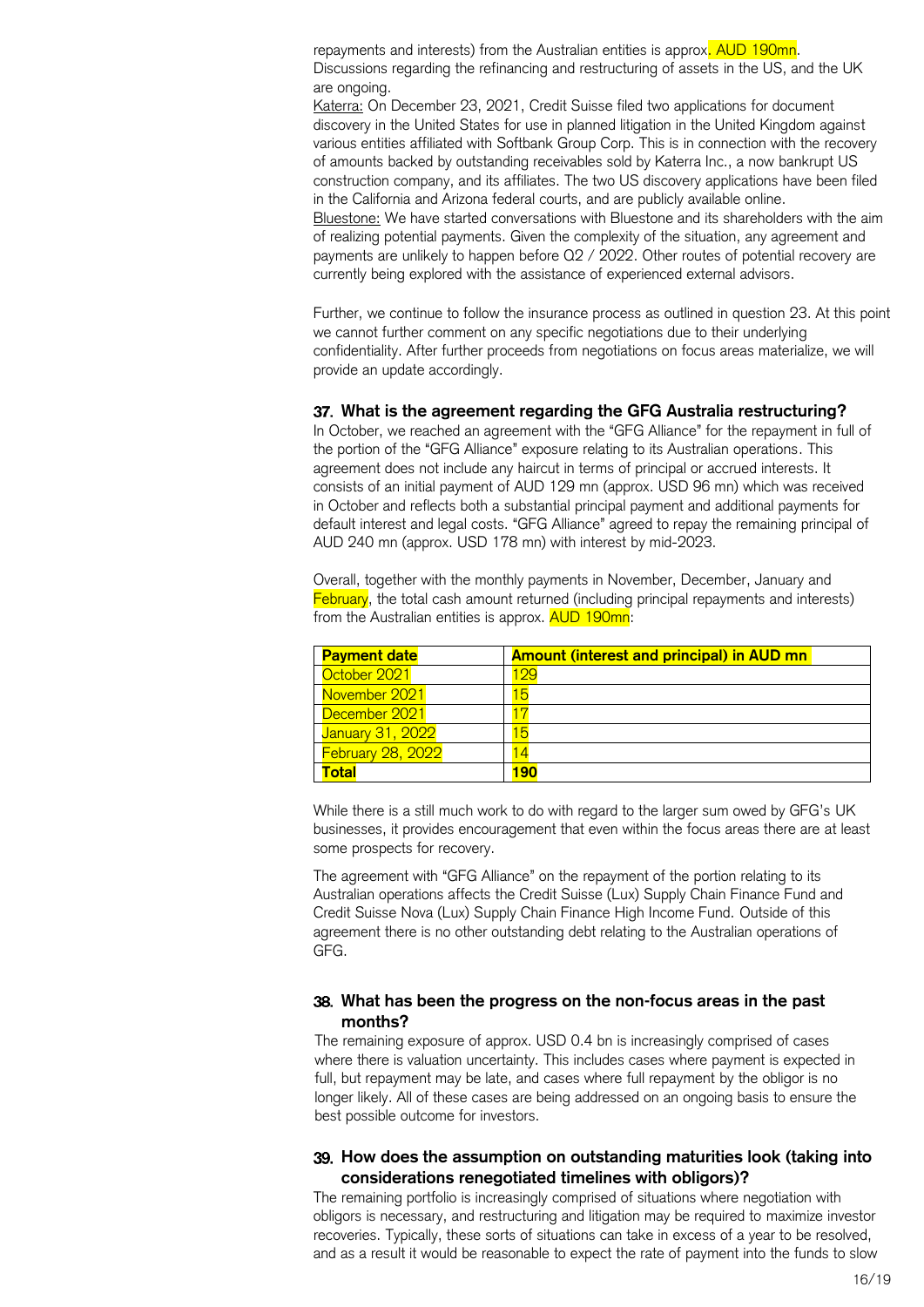down. Due to the high level of uncertainty around when the majority of our remaining exposures will be repaid, we no longer report portfolio level maturity profiles in our investor communications. In addition, CSAM is focused on ensuring that, where restructurings are required, obligors are making payments as soon as they are able to do so.

## **Are there any assumptions as to how long it will take to estimate the net losses?**

At this point it is difficult to estimate the extent of any net losses, as the work covering direct recoveries, litigation and insurance is ongoing. Given the complexity of the situation and negotiations, predictions on the timing would be premature.

#### **When will the investment grade funds be closed?**

CSAM is currently assessing a detailed timeline for the closure of the two Investment Grade funds. For the Investment Grade Luxemburg fund, the last outstanding note was repaid in August 2021. For the Investment Grade Liechtenstein fund, the last outstanding note was repaid in early February 2022.

#### **Does CSAM plan to publish an updated valuation for the SCFFs?**

Given some of the funds' assets continue to be subject to considerable uncertainty with respect to their valuation, publication of an updated valuation for the SCFFs is not planned. CSAM will continue to monitor the situation and assess options.

## **Related to the 3Q21 earnings announcement of Credit Suisse Group AG, what were new disclosures related to the SCFFs?**

The 3Q21 financial report of Credit Suisse Group AG indicated that in 3Q21 litigation provisions were recorded in connection with the SCFF matter. The report also noted "The Group continues to assess the potential for recovery on behalf of the investors in the funds, and further analyze new, pending or threatened proceedings. As previously reported, the resolution of this matter, the timing of which is difficult to predict, could cause the Group to incur material losses."

#### **Related to the 4Q21 earnings announcement of Credit Suisse Group AG, what were new additional disclosures related to the SCFFs?**

In the most recent 4Q21 Earnings Release, Credit Suisse Group AG confirmed that the independent external investigation report into the SCFF matter has been completed and that the findings have been made available to the Group's Board and the report was shared with FINMA. Given the reputational impact of the SCFF matter on Credit Suisse, actions have been taken against a number of individuals where the Group's Board deemed it was appropriate. In light of the ongoing recovery process and the legal complexities of the matter, there is no intention by the Group's Board to publish the report. Furthermore, with respect to the Group's outstanding collateralized bridge loan of USD 90 mn to Greensill Capital, the Group has marked its fair value to USD 63 mn as of end of 4Q21, stable compared to USD 64 mn as of the end of 3Q21.

## **Related to the 2021 Annual Report publication of Credit Suisse Group AG, what were disclosures related to the SCFFs?**

The Annual Report of Credit Suisse Group AG states that a number of regulatory and other inquiries, investigations and actions have been initiated or are being considered in respect of this matter, including by FINMA, one of which is the agreement to a Pillar 2 buffer with Credit Suisse Group AG. Furthermore, civil actions have been filed by fund investors against Credit Suisse Group AG. As this matter develops, Credit Suisse Group AG may become subject to additional litigation and regulatory inquiries, investigations and actions. Credit Suisse Group AG continues to analyze this matter, including with the assistance of external counsel and other experts.

Beginning in the fourth quarter of 2021, Credit Suisse Group AG introduced a fee waiver program for clients impacted by this matter wherein certain commissions and fees arising from current and future business transactions may be reimbursed on a quarterly basis, provided certain conditions are met. Credit Suisse Group AG incurred negative revenues of CHF 28 million in 2021 in our wealth management businesses relating to this fee waiver program.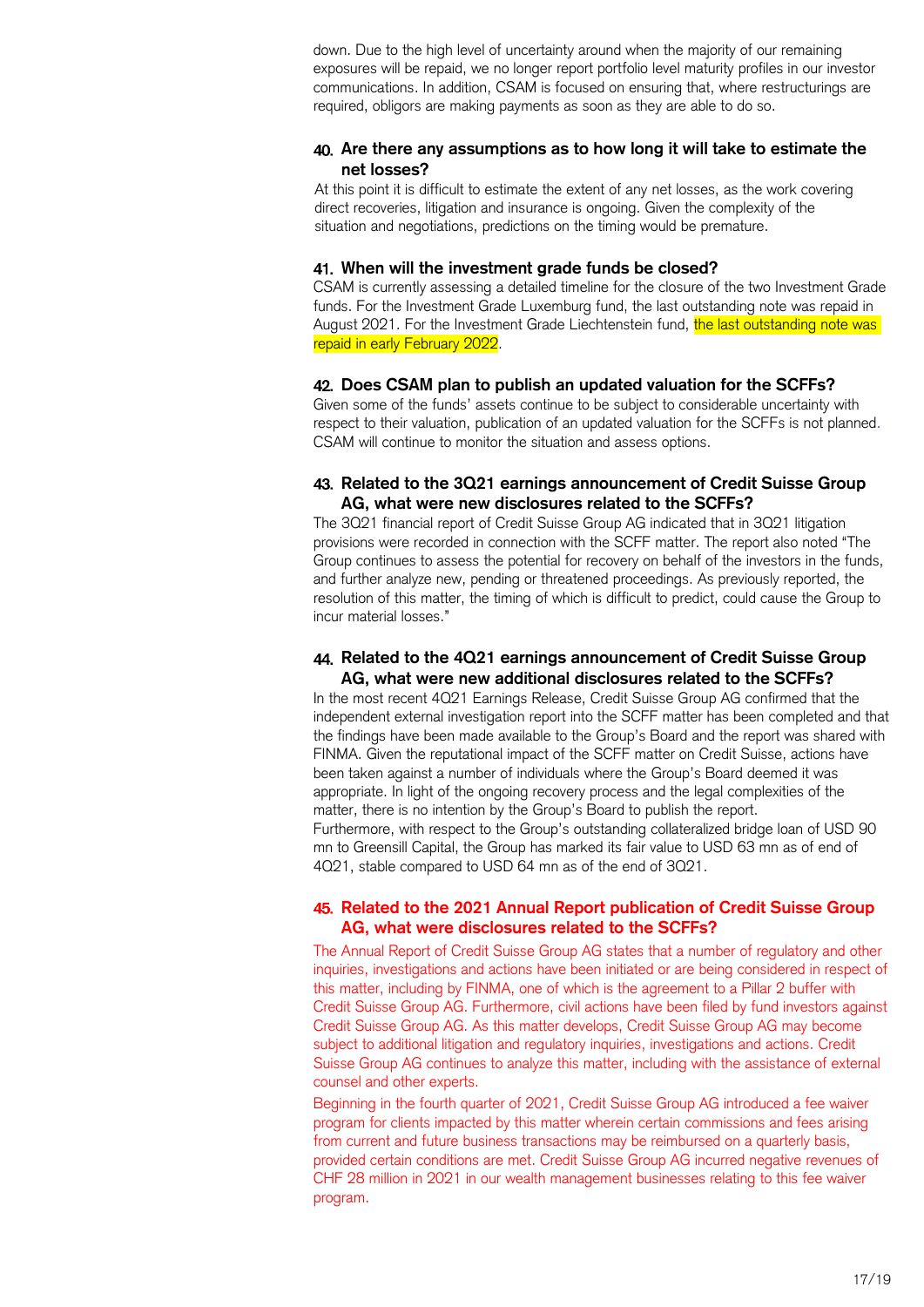## **In light of the recent developments in Ukraine, do the SCFFs have any direct exposure to entities in Russia or Ukraine?**

The SCFFs do not have any direct exposure to entities in Russia or Ukraine.